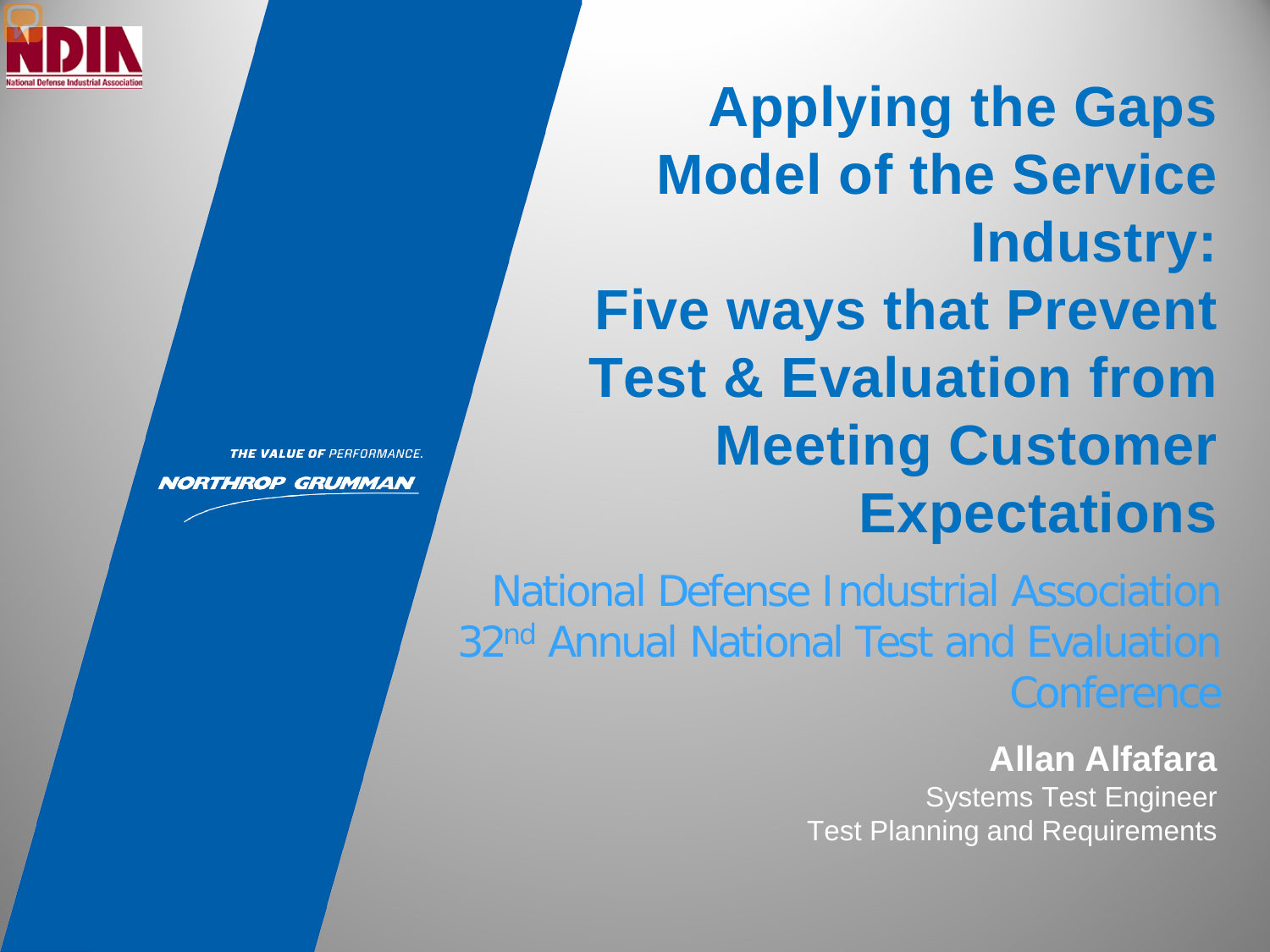



- How would I know that my program is delivering exceptional quality to my customer?
- How does my customer grade my performance?
- Is my organization covering everything it needs to do to succeed?
- Are tests and evaluations my only focus?

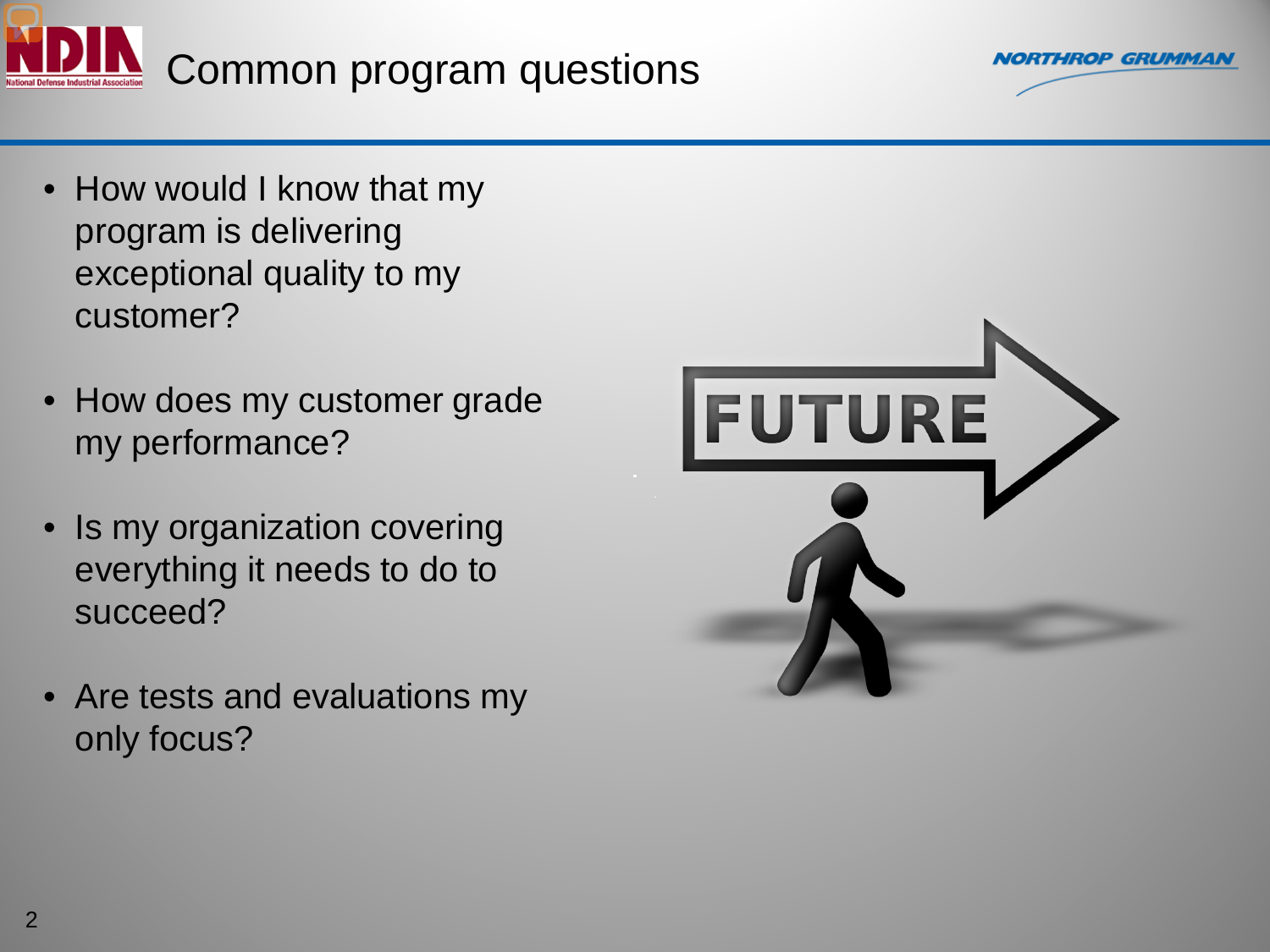

| The Top 5 Companies in 2016 According To Fortune Magazine |                       |
|-----------------------------------------------------------|-----------------------|
| <b>Companies</b>                                          | <b>Revenues (\$M)</b> |
| 1 Walmart                                                 | \$482,130             |
| 2 Exxon Mobil                                             | \$246,204             |
| 3 Apple                                                   | \$233,715             |
| 4 Berkshire Hathaway                                      | \$210,821             |
| <b>5 McKesson</b>                                         | \$181,241             |

Retrieved from: http://beta.fortune.com/fortune500/

*RTHROP GRUMMAN* 

Service- Person or entity providing deeds, processes, and performances to another person or entity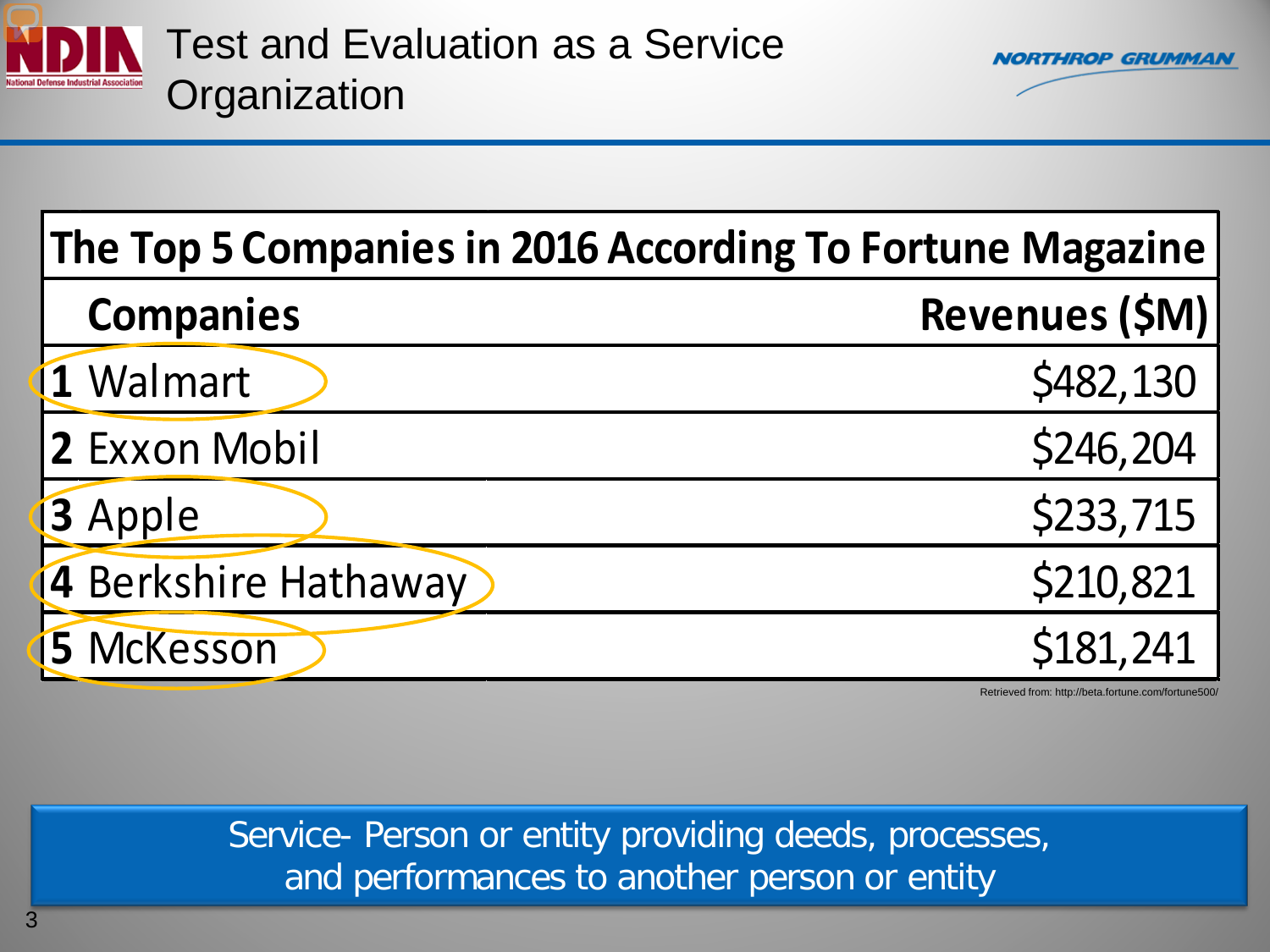



• How is the service model applied to a test organization?

| <b>Descriptions</b>                                                    | <b>Causes</b>                                                  | <b>Solutions</b>                                                  |
|------------------------------------------------------------------------|----------------------------------------------------------------|-------------------------------------------------------------------|
| Descriptions of<br>the 5 Service<br>Gaps                               | Causes of the 5<br><b>Service Gaps</b>                         | Solutions of the 5<br><b>Service Gaps</b>                         |
| -Identify areas in<br>your organization<br>where quality is<br>lacking | -Understand the<br>conditions that<br>lead to specific<br>gaps | -Learn of<br>preventions or<br>remedies to close<br>specific gaps |

Purpose is to provide an understanding of the service gap model to reflect on organizations in order to evaluate the quality provided to your customer whether internal or external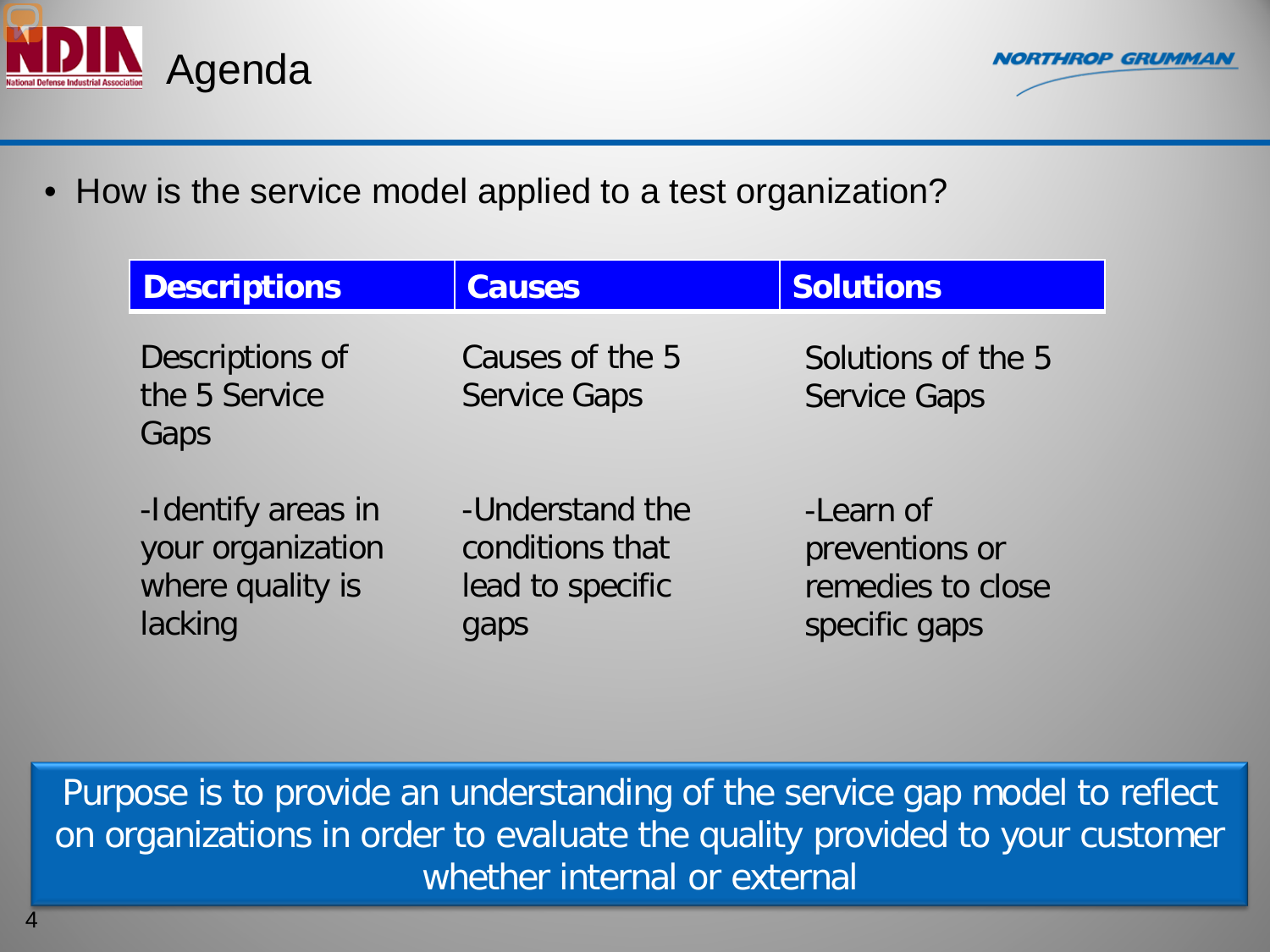## Describing the Service Gap Model



- **Gap 1: The Understanding/Knowledge Gap**
	- Disconnect between customer expectations and contractor's understanding of those expectations
		- Example: Customer wants a red apple, company thinks they want a green apple

**NORTHROP GRUMMAN** 

- **Gap 2: The Service Design and Company Policy Gap**
	- Disconnect between contractor's understanding and company policy
		- Example: Employees are told customer wants a green apple and employees do not have standards and policies to define what a green apple is and how it is to be gathered
- **Gap 3: The Service Performance/ Delivery Gap**
	- Disconnect between company standards and actual service provided
		- Example: Lack of or abandoned company policies exists and employees deliver a green pear
- **Gap 4: The Communication Gap**
	- Disconnect between delivered service and external communication
		- Example: A green pear is delivered and apples are advertised
- **Gap 5: The Customer Gap**
	- Disconnect between customer's experience of the delivered service and customer expectations
		- Example: Customer thinks they received a green pear and customer expected a red apple

**5 Descriptions Causes Resultions**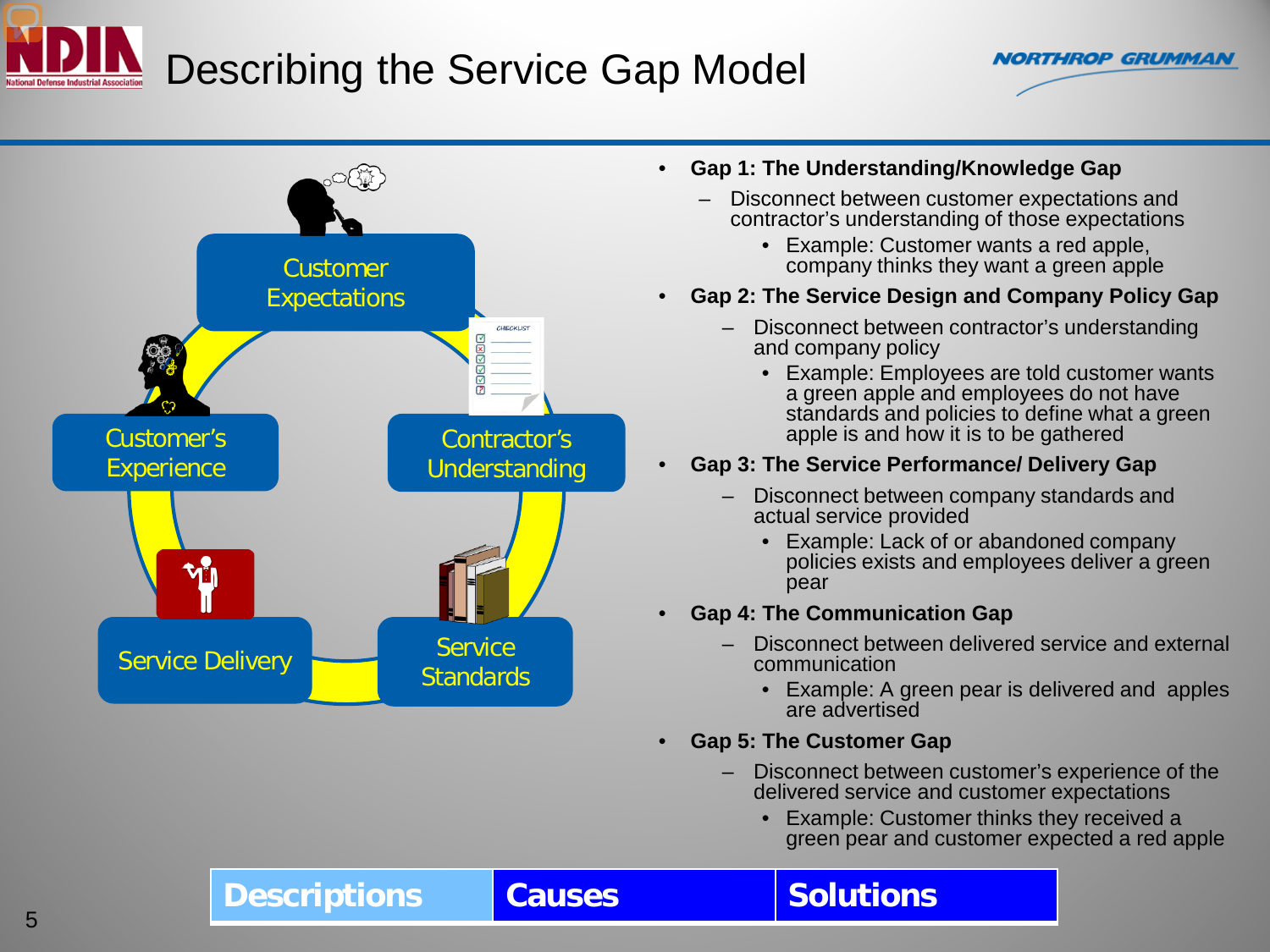## Causes of Gaps in a T&E Organization



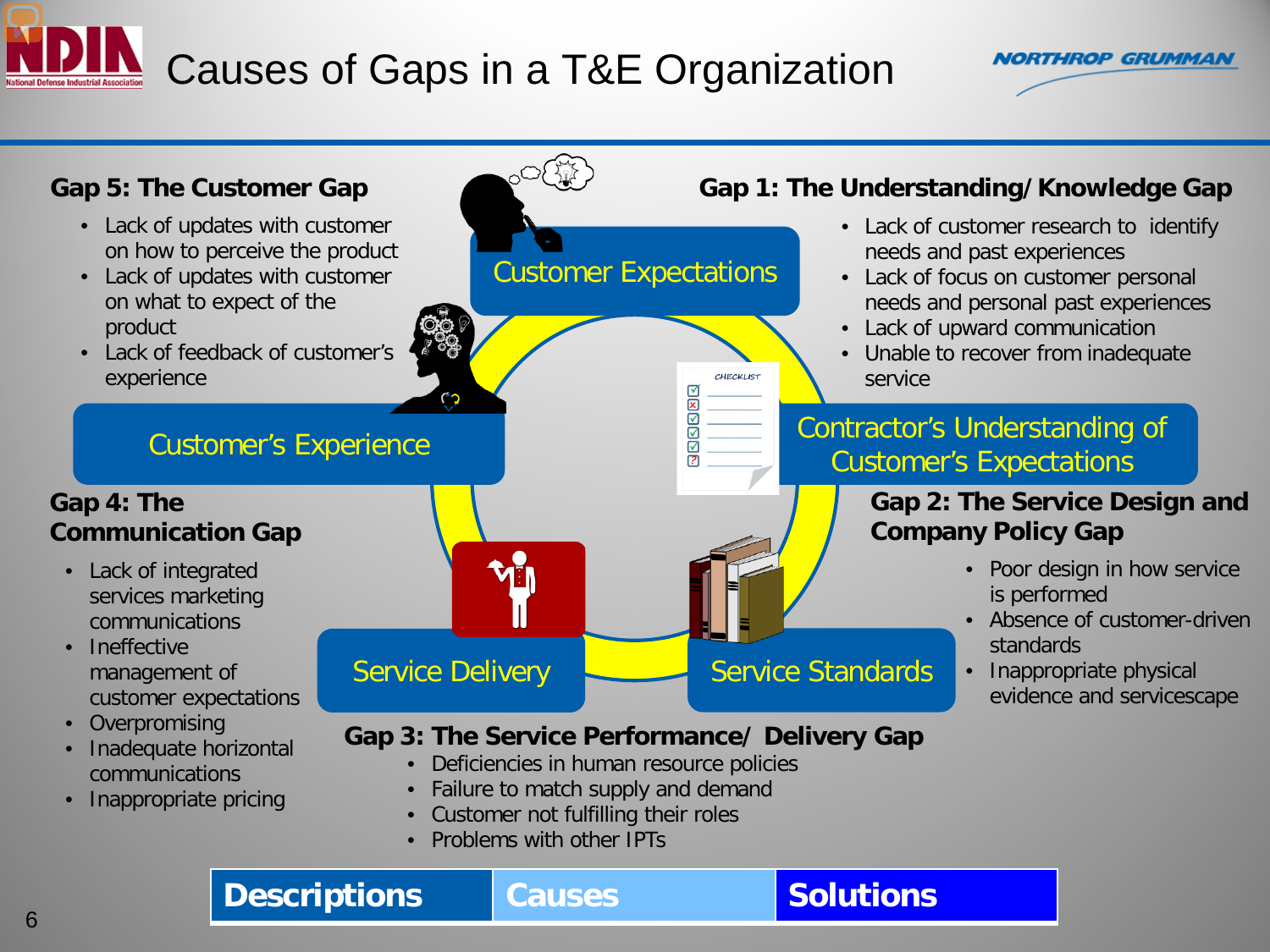## Solutions to Gaps in a T&E Organization



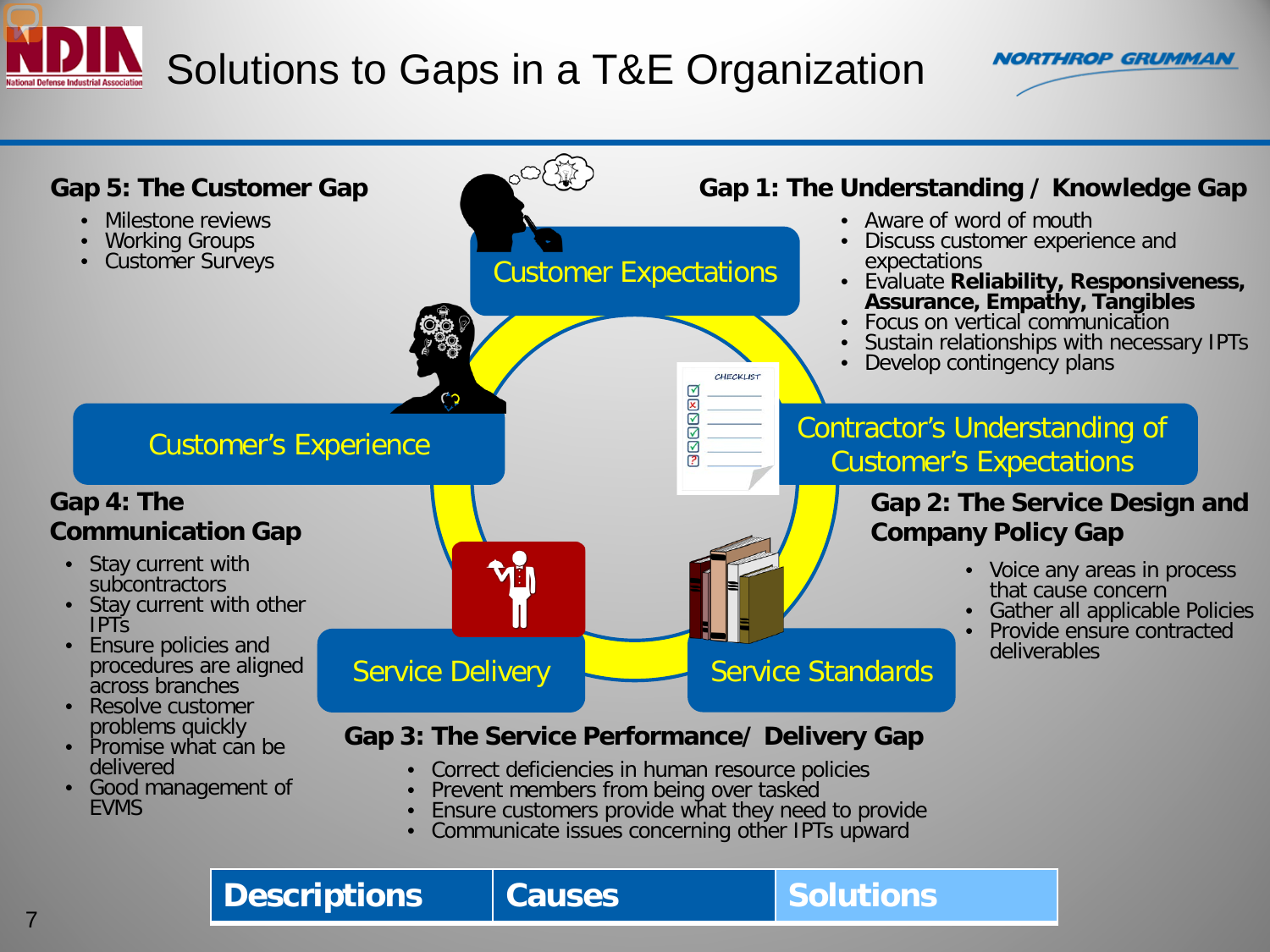





**Gap 3: The Service Performance/ Delivery Gap**

Focus only on Test Design and Test Conformity, will not lead to full customer satisfaction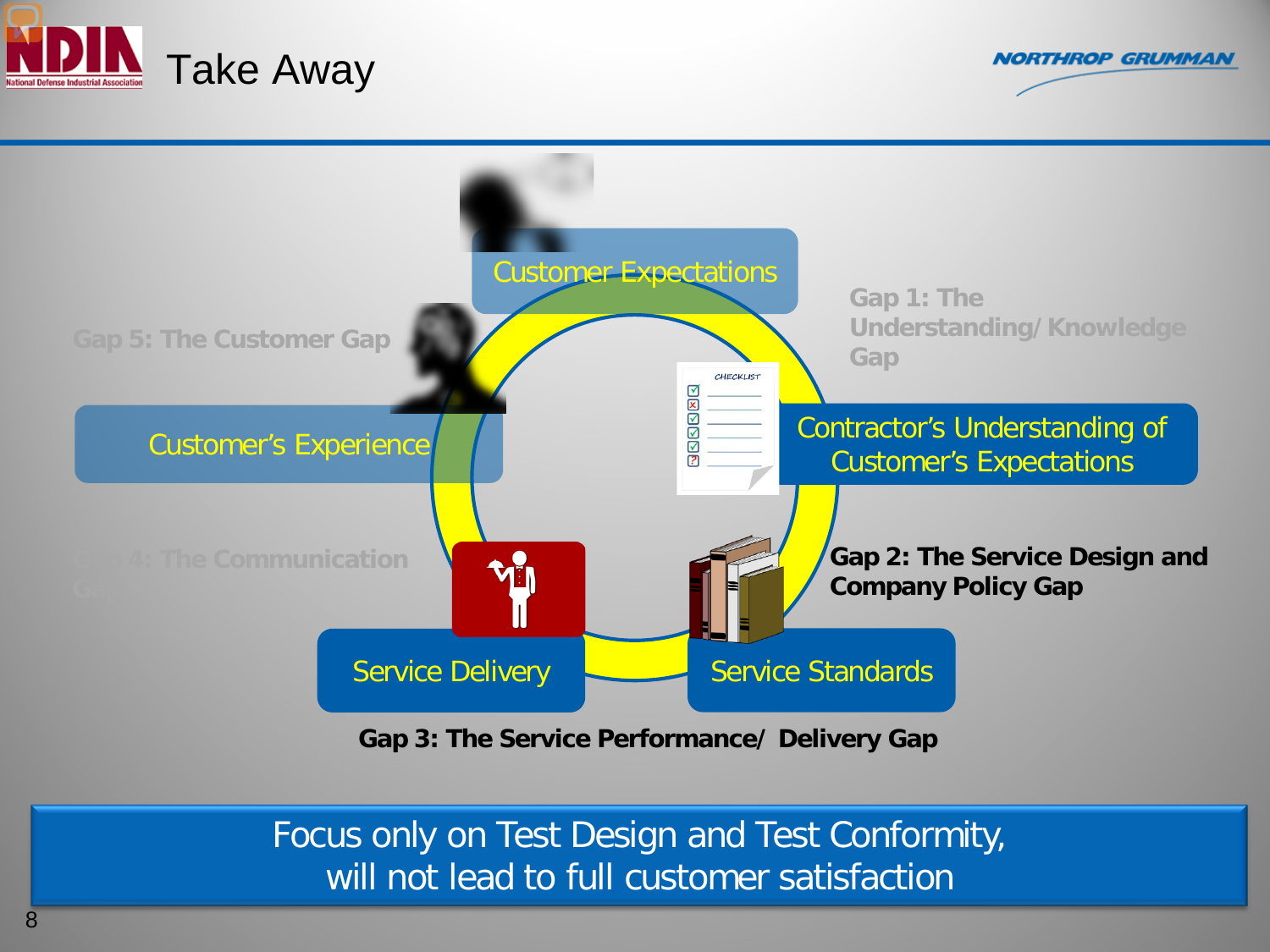





**Gap 3: The Service Performance/ Delivery Gap**

Awareness of all five gaps would decrease rework, increase customer validation, and lead to customer satisfaction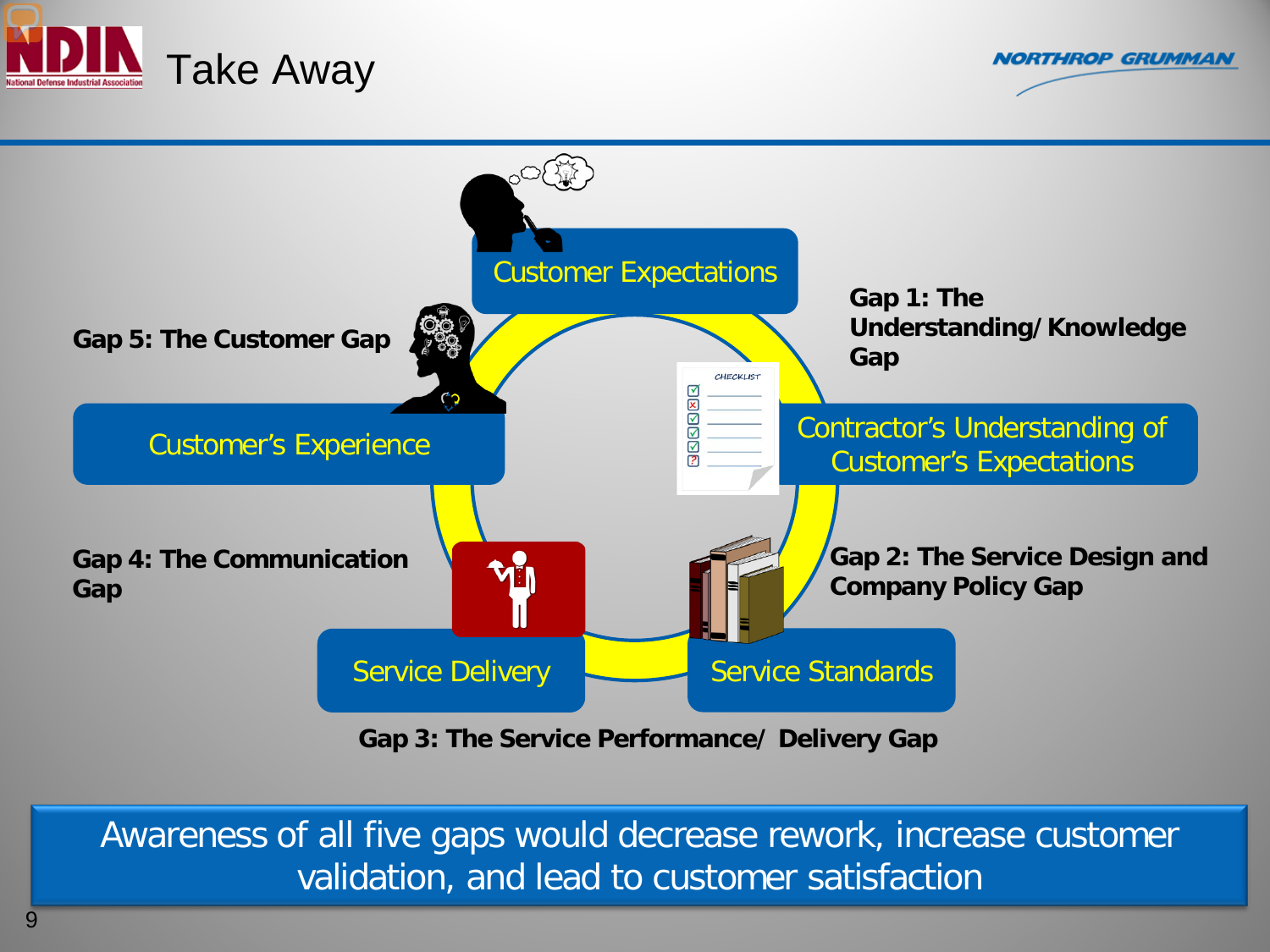## THE VALUE OF PERFORMANCE.

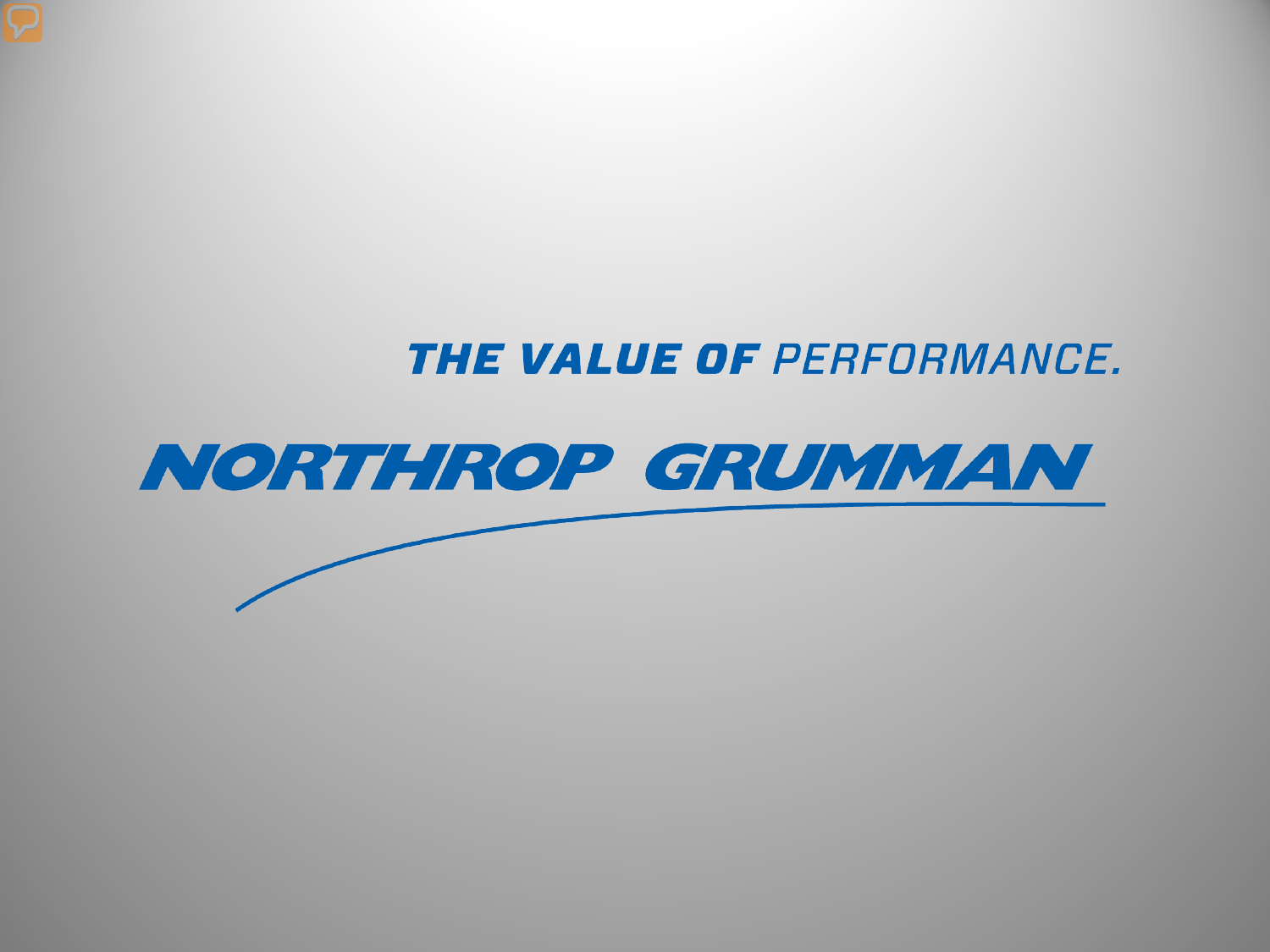



- Common program question image on slide 2
	- Title
		- Walking to the future
	- Author
		- Cyberang3l
	- Source
		- Creative Commons Zero 1.0 Public Domain License
	- License
		- CC0 1.0 Universal (CC0 1.0)
- Customer Expectation Image on slide 5-9
	- Title
		- Bright Idea
	- Author
		- GDJ
	- Source
		- Creative Commons Zero 1.0 Public Domain License
	- License
		- CC0 1.0 Universal (CC0 1.0)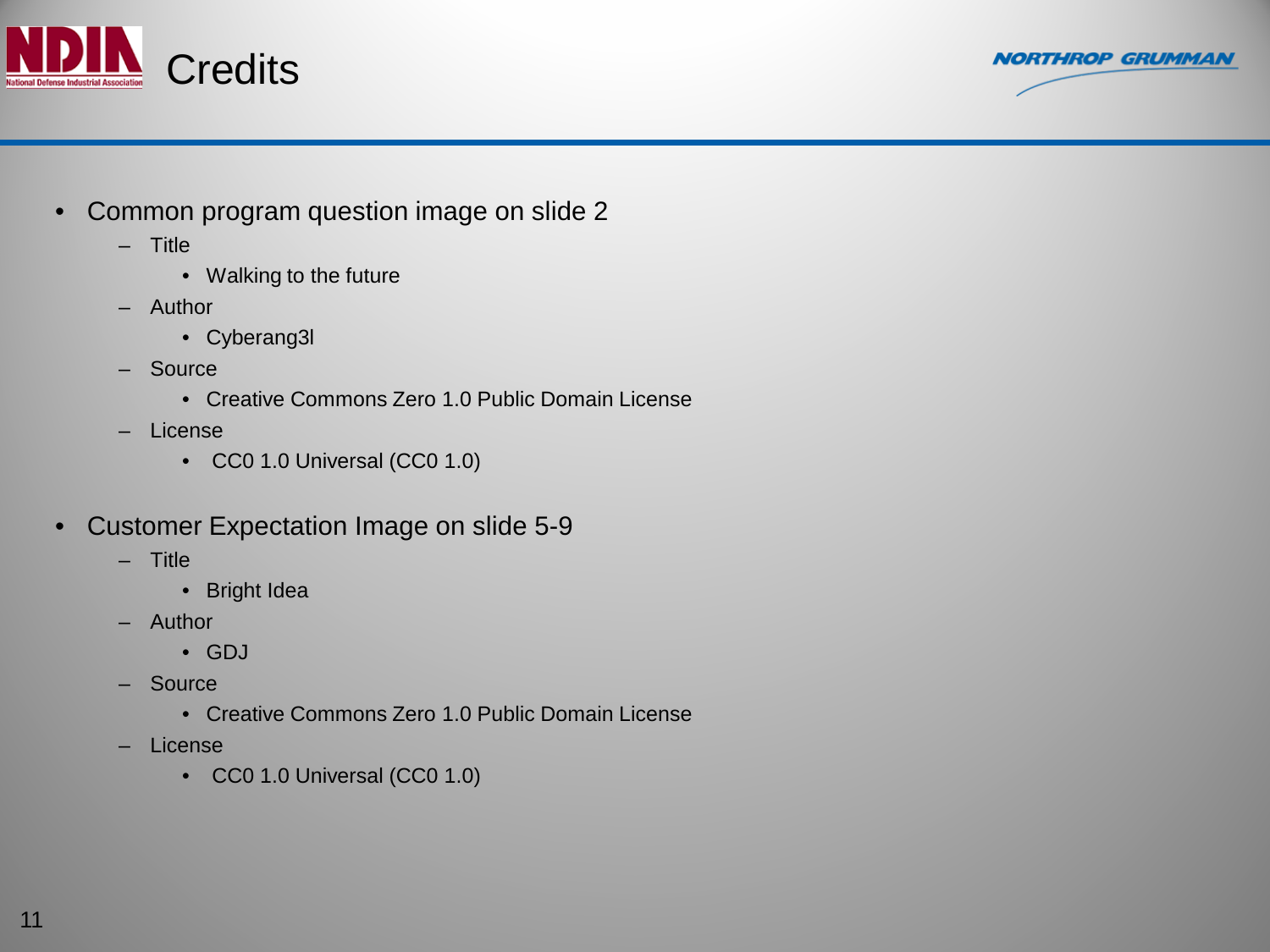



- Contractor's Understanding image on slide 5-9
	- Title
		- Checklist
	- Author
		- GDJ
	- Source
		- Creative Commons Zero 1.0 Public Domain License
	- License
		- CC0 1.0 Universal (CC0 1.0)
- Service Standards image on slide 5-9
	- Title
		- Books
	- Author
		- Dear\_theophilus
	- Source
		- Creative Commons Zero 1.0 Public Domain License
	- License
		- CC0 1.0 Universal (CC0 1.0)